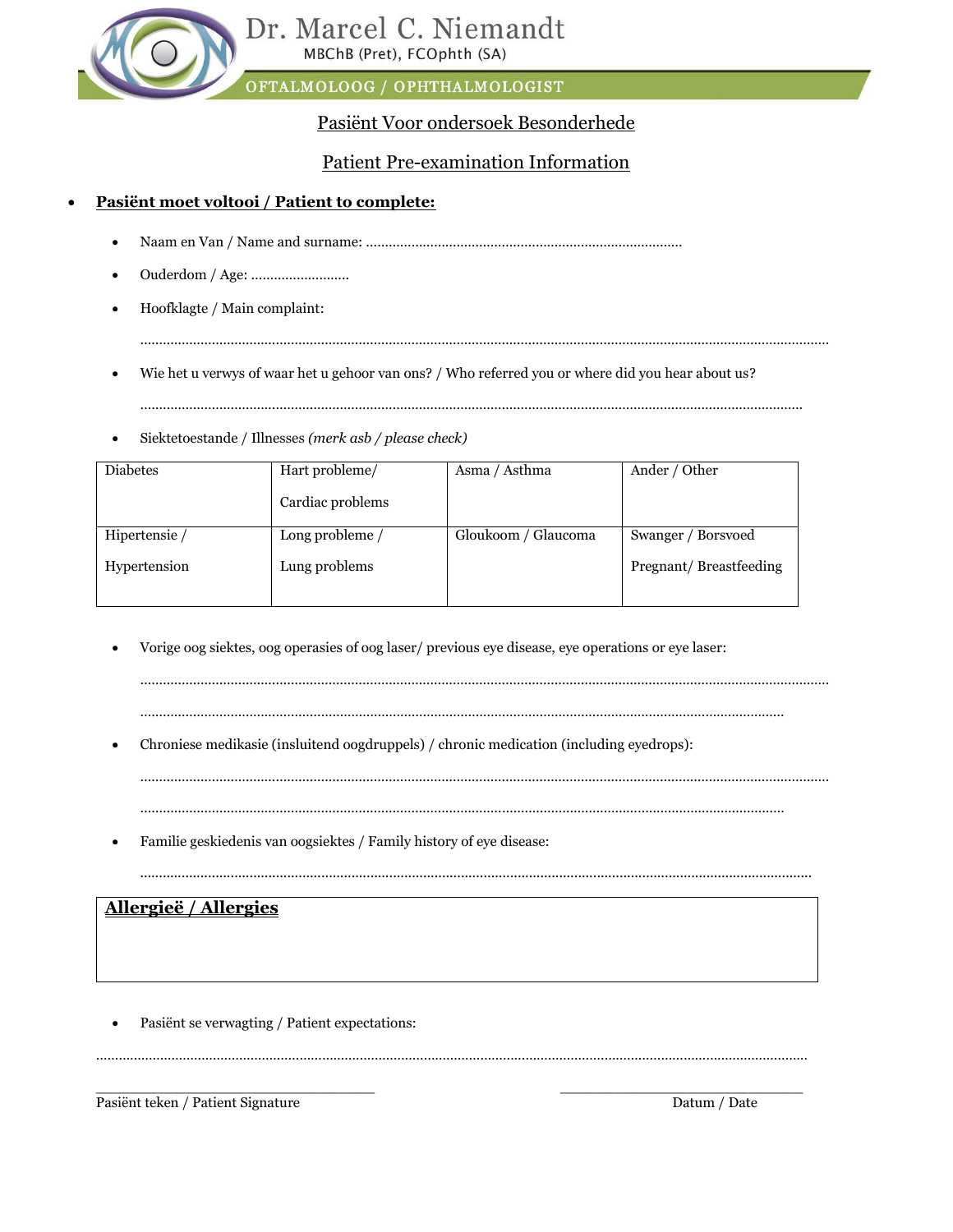

#### **GENERAL TERMS AND CONDITIONS**

Dear valued patient

This document explains the general conditions under which this practice sees patients and explains the requirements to obtain patient consent in term s of the Protection of Personal Information Act 4 of 2013 ("POPIA").

It does not constitute an informed consent to any specific treatment, nor a quotation or price for any service rendered by the practice. Informed consent and price information can be provided each time you visit the practice and will depend on the care you need / seek, and other factors such as your medical scheme cover.

This serves as a binding contract between you, the patient, and the practice. For patients 18 years and older registered as dependants on a medical aid, a separate patient-practice contract with an individual signature may be required. Failing the completion of such a separate contract, the signatory of this contract accepts full responsibility of all beneficiaries on his / her medical aid.

#### **YOUR HEALTHCARE IS IMPORTANT TO US**

You hereby provide consent for the exchange of personal and clinical information between all relevant or referred healthcare professionals, medical schemes, and their administrators or appointed managed care organisations.

The privacy notice refers to personal health information in all forms, including and not limited to verbal, written and electronic. It includes all information created by Dr Niemandt, his staff and consulting professionals working with him.

Under the provisions of The Children's Act, children may consent to certain medical treatment from the age of 12 years. Parents / guardians are however required by law to cover the expenses incurred for the healthcare of their children.

In an instance where the patient is a child of 12 years and older, the form should be signed by him/her. The child further consents that his/her legal guardian or parent may sit in at the consultation / procedure, receive information in respect of your wellbeing and any information that may be deemed necessary by Dr Niemandt, his staff and consulting professionals working with him.

In an instance where a patient makes use of an interpreter during the consultation, the patient should provide Dr Niemandt, his staff and consulting professionals working with him a copy of the proxy signed by the patient not older than 3 months.

It's in the best interest of the patient to ask why the appointment is being made, by whom he or she is referred, and any questions relating to the consultation.

#### **PATIENT INFORMATION**

Please make sure that the patient information forms are filled in correctly. You will be required to acknowledge that all information is correct and we will therefore not be responsible for any legal action that may follow for false or incorrect information.

#### **OUR SERVICES**

Each visit at the practice will be individualized according to every patient's needs. You have the right to understand the diagnostic and therapeutic process, so please take time to ask any questions you might have in order to make an informed decision on your overall management plan. Informed consent forms will also be supplied before any invasive test / procedure.

#### **PRESCRIBED MEDICINE AND DISPENSING**

Although due professional care is always taken when prescribing medicine, it remains your responsibility to inform Dr Niemandt of any known side-effects or allergies you may have to any drug. Unless otherwise specified, NO substitutions may be dispensed without notification of the prescribing doctor. It is therefore the responsibility of the patient to ensure that the correct medication / drops have been dispensed at all times, in order to avoid any serious adverse effects. Please report any side-effects you may experience from any medication to Dr Niemandt.

#### **WHAT DOES YOUR MEDICAL AID COVER?**

Your treatment, healthcare costs, and quality of your professional care can be severely affected by the type of medical plan you belong to. It remains your responsibility to familiarise yourself with the benefits and terms and conditions associated with your chosen medical aid benefit option.

Ascertain the exact amounts your scheme provides for, in terms of consultations, procedures and treatments as well as what your medical aid will cover. Where a designated service provider has been appointed by your medical aid, it remains your responsibility as the patient to familiarise yourself with any medical and financial restrictions when consulting a non- designated service provider.

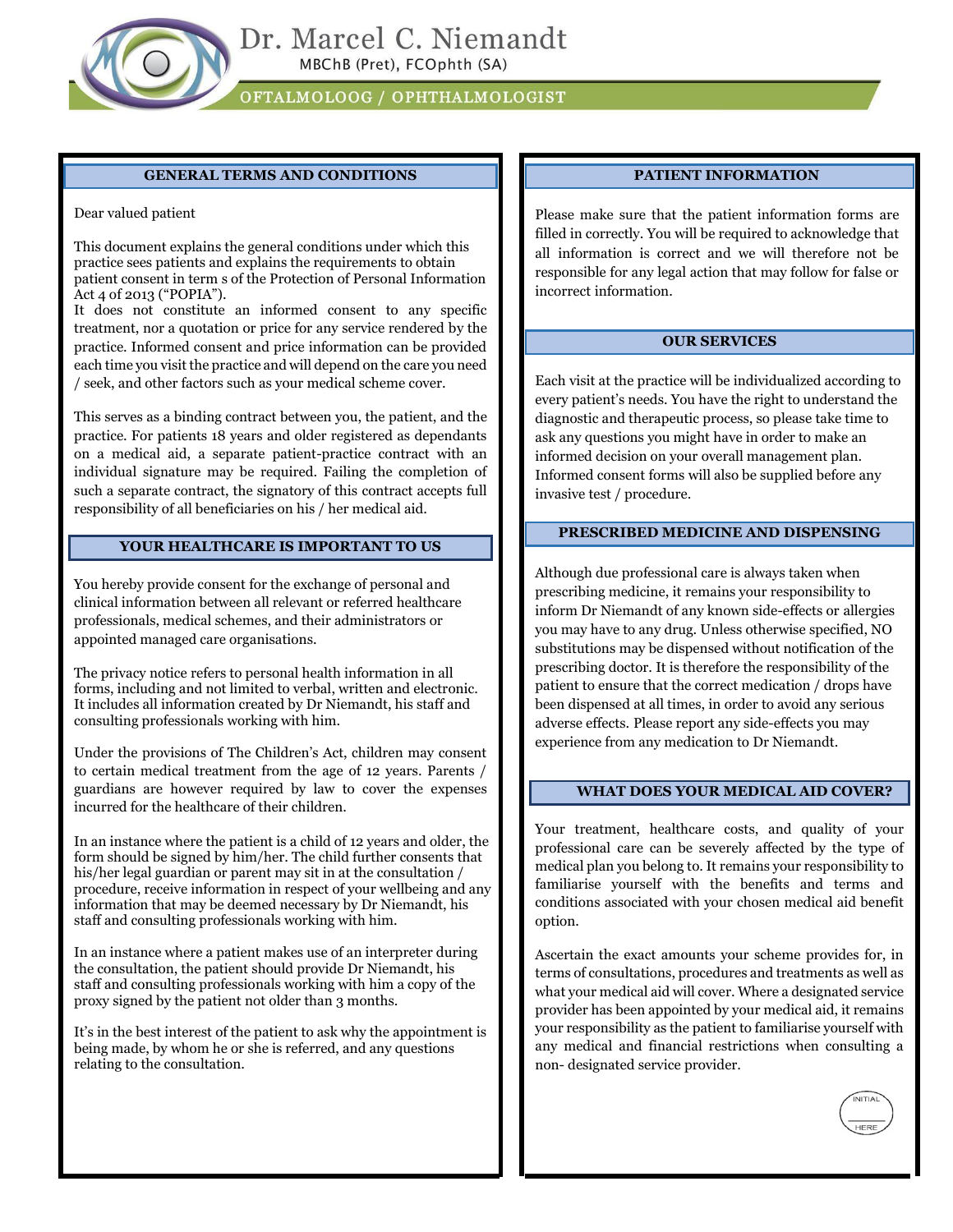

With increasing interventions from your medical scheme, please be aware that the practice will not allow the medical scheme to violate the healthcare professional's clinical independence. Where a medical aid or its advisors intervene to overrule your healthcare professional's preferred diagnostic approach or treatment, your healthcare professional accepts no responsibility for consequent adverse outcomes. You may be requested to allocate responsibility to the medical aid and its medical advisors in the event of adverse treatment outcomes.

You remain responsible for any amount that your medical scheme or funder does not pay for any services rendered and invoiced for, by the practice.

#### **PMB's (PRESCRIBED MINIMUM BENEFITS)**

PMB's are conditions that have to be covered by your medical aid, in full, and without any co-payments, irrespective of the plan / option you have chosen, or whether you have any funds available. We will gladly assist you and provide more information once the diagnosis of a PMB condition has been made by the Dr Niemandt.

Your medical scheme may decide NOT to pay the full account of the PMB condition (in- or out of hospital), if the practice is not a DSP (Designated Service Provider) of the scheme, in which case you will be held responsible for the full payment of the account.

#### **APPOINTMENTS**

Appointments need to be made, within normal office-hours (08h00—16h00, Mon-Fri), unless prior arrangements have been made with the practice staff. All appointments that are outside these times will be considered as after-hours and the appropriate after-hour fee will be charged.

#### *For any after-hours emergencies please contact the rooms at 012 809 6027 or 078 456 1943.*

Please make sure to cancel all appointments that cannot be honoured, at least 24 hrs prior to the scheduled time. Any appointment that is not cancelled at least 24hrs prior, will be charged for.

#### **ADDITIONAL DIAGNOSTIC TESTS**

#### **Medical scheme / Private patients**

Please note that this practice is a Designated Service Provider (DSP) for most medical schemes but not all. This simply means that we may not have a service agreement with your medical scheme. We do however still charge medical scheme rates, with co-payments:

• Out-of Hospital:

•First consultation - Non-Pensioners: R470 co-payment •First consultation - Pensioners: R280 co-payment

• In-Hospital:

• The practice may charge up to 3 times RPL rate, and depending on your plan, your condition and the discretion of the practice, there may be a co-payment for In-Hospital procedures that will be communicated to you after pre-authorization has been obtained.

If for any reason you do NOT have any funds available, or the scheme does not cover payment of the account then it will remain your responsibility to settle your account after the consultation / procedure. We will provide you with a detailed account of all tests / procedures that were conducted, which you may then submit to your medical scheme.

The fees that are charged for the first consultation include the basic examinations for a complete initial eye assessment. This evaluation may reveal underlying eye problems that can only be investigated properly and accurately by specialized diagnostic equipment.

- The following tests are included in these investigations:
- OCT scan (macula / optic disc)
- Fluorescein Angiography
- Visual field analysis

The reason for these investigations will be discussed with you and will be charged for in addition to the basic examinations. You will be responsible for the payment of such tests if regarded as being essential.

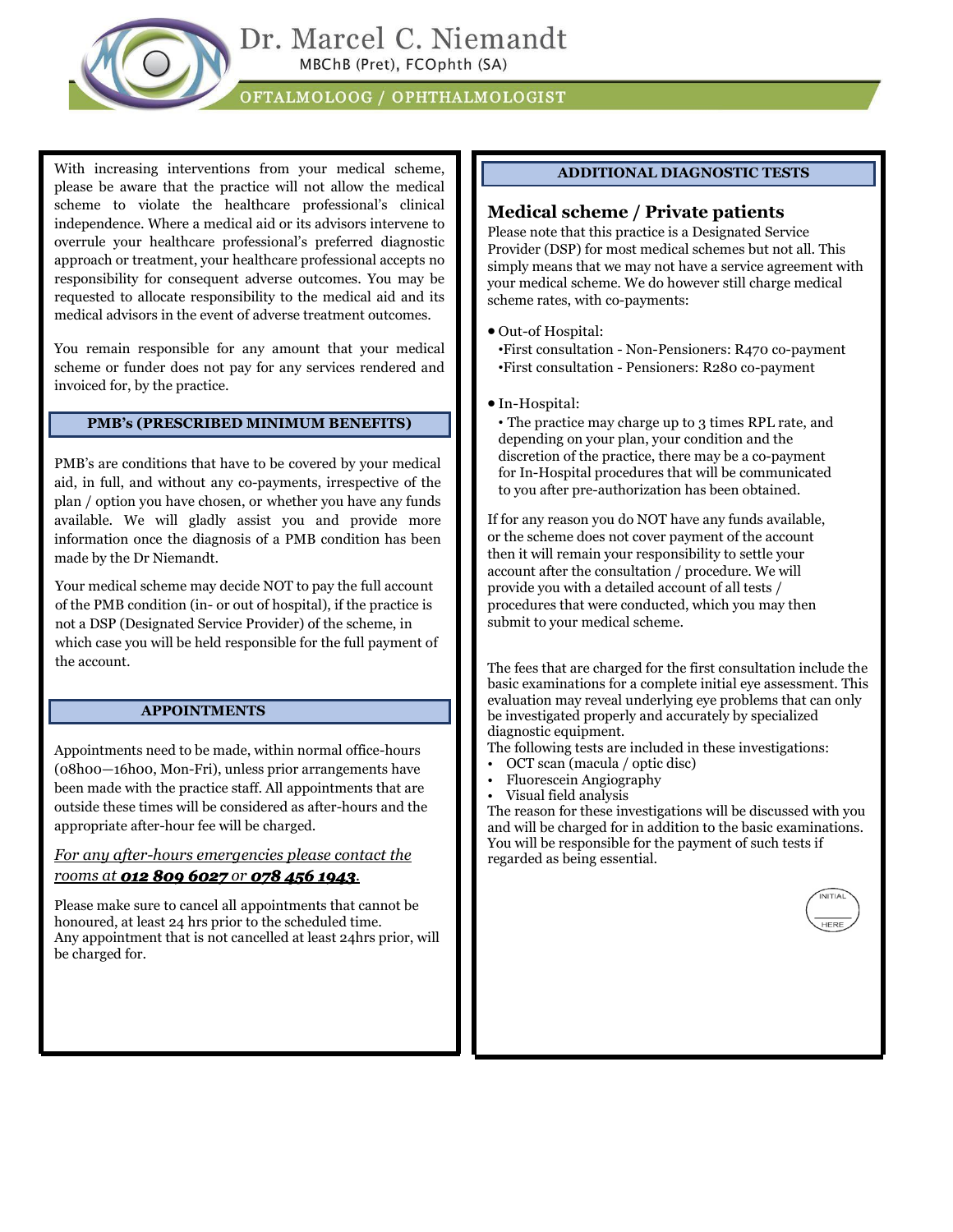

#### **PRE-AUTHORISATIONS**

If pre-authorisation is required for any medical procedure or treatment, it remains your responsibility to ensure that the planned treatment is covered by your medical aid. It is also imperative to ensure that the necessary finances are put in place to cover the non-insured costs. It remains your responsibility to furnish the practice with the relevant information and authorisation numbers. If the medical aid will not cover all costs, you undertake to pay any amount that is not covered by your medical aid. Where your medical aid questions any aspect of your treatment, your healthcare professional may submit a letter of motivation to the medical aid and insist on a peer-to-peer discussion if appropriate.

#### **SETTLING OF ACCOUNTS AND CO-PAYMENTS**

The practice reserves the right to claim directly from you in which case you will be provided with a detailed invoice that is payable within 30 days from date of service. You have the option to claim this back from your medical aid should you wish to do so.

Please take note of this practices' billing policy in relation to costs for services rendered. Where an exact price cannot be presented, a quotation could be provided, subject to its own terms and conditions. Due to the billing policy, a co-payment may be levied by the medical aid or the practice. Such charges above the medical aid policy coverage, will be payable by you.

You (or your parent / guardian) remain liable for the account at all times, for services rendered by the practice even if you are covered by a medical aid or any other third party. This contract does not prevent the practice from taking all reasonable and practical steps to recover any outstanding amounts from any obligated party. You hereby consent that your personal information may be provided to attorneys or debt recovery agencies to recover from you any amounts due if they remain unpaid. The practice reserves the right to charge interest on your outstanding account that is due from date of service up to maximum interest allowed in the National Credit Act No. 34 of 2005 ("NCA").

You may also be blacklisted by these collection agents if they are unable to collect outstanding monies.

It remains your responsibility to inform and update all personal and medical aid information with the practice and to keep the practice regularly informed with regard to any changes on your contact details, benefits and list of dependants.

Please note that the use of someone else's medical aid card with or without such a person's consent or knowledge, constitutes fraud. The practice will report such instances to the medical aid concerned to protect the practice from being regarded as a cooperative in committing fraud.

#### **SPECIAL MOTIVATIONS AND OTHER FORMS**

In the case the patient requires any special motivations / forms to be filled by the doctor, an extra fee will be charged, in accordance with standard billing procedures. These include telephonic prescriptions, repeat prescriptions, and excludes medical certificates. These will be issued on discretion of Dr Niemandt, and will be handed / e-mailed / faxed to you unless otherwise requested by you in writing.

#### **SICK CERTIFICATES**

The practice will only provide sick certificates should the specific condition warrant such a certificate. If a diagnosis is provided on the sick certificate, the certificate will be handed only to you, unless otherwise specified by you in writing. Discretion in disclosing your condition or diagnosis to your employer remains with you. If you or your employer considers claiming for a disability, you may be required to disclose the nature and extent of such a disability to your employer, insurance company and / or other third party, where applicable.

#### **CONFIDENTIALITY, POPIA and DATA RETENTION**

All information handled by the practice is regarded and treated as strictly confidential by the healthcare professional and the practice staff. Legislation compels the practice to provide certain information on accounts, including diagnostic information. Failure to submit the correct codes might lead to the claim being incorrectly paid or rejected by your medical scheme of funder.

The Practice must also disclose ICD-10 codes on referral letters, requests for special investigations (e.g. radiology, pathology) etc.

In the event of a third-party request for confidential information from the practice, and in doubt regarding the safety of confidentiality processes, the practice may insist on following the standard operating procedures legislated in any legislation.